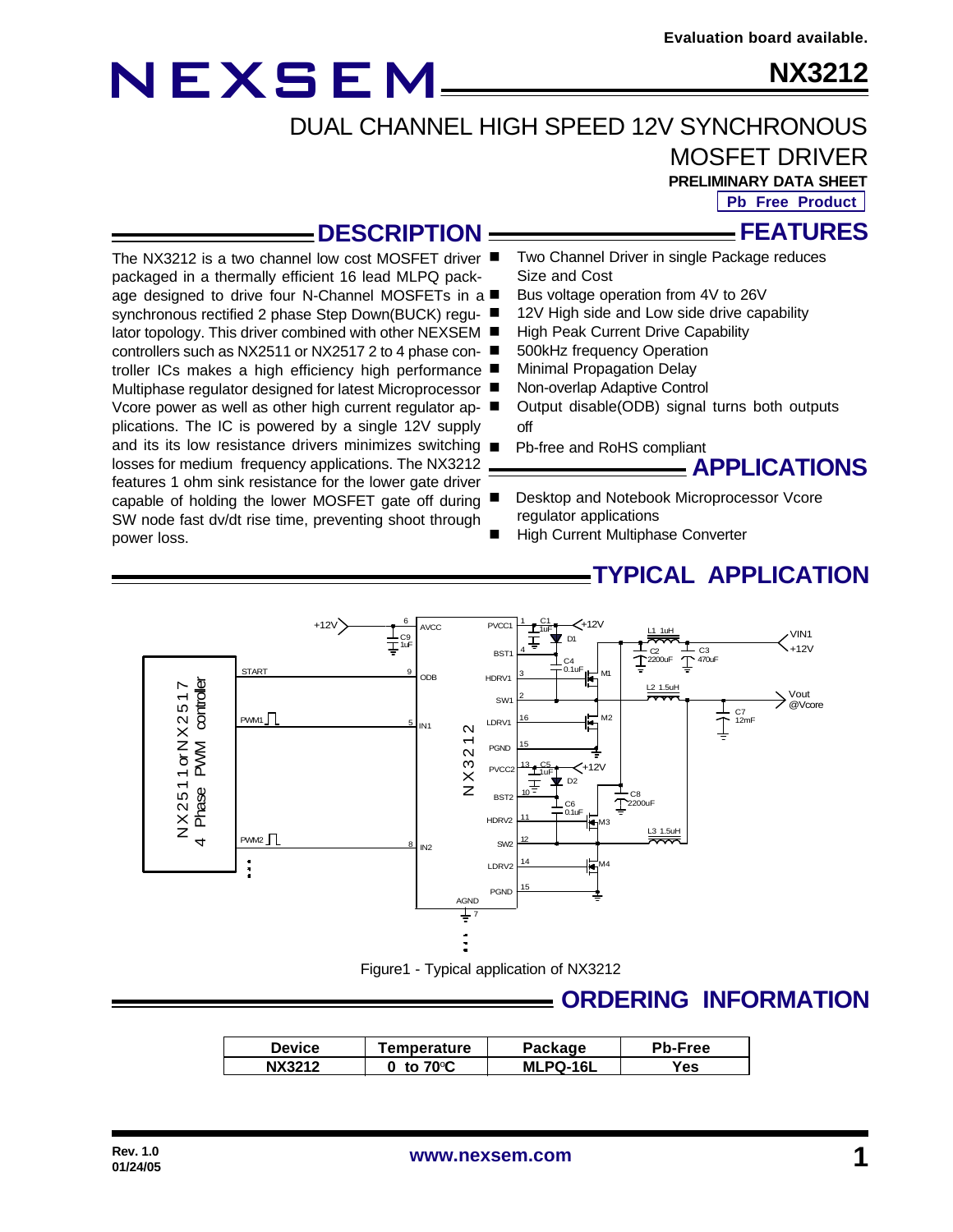# **NEXSEM**

#### **ABSOLUTE MAXIMUM RATINGS**

| Operating Junction Temperature Range  -40°C to 125°C |  |
|------------------------------------------------------|--|

CAUTION: Stresses above those listed in "ABSOLUTE MAXIMUM RATINGS", may cause permanent damage to the device. This is a stress only rating and operation of the device at these or any other conditions above those indicated in the operational sections of this specification is not implied.

### **PACKAGE INFORMATION**



#### **ELECTRICAL SPECIFICATIONS**

Unless otherwise specified, these specifications apply over VCC =BST= 12V, SW=GND=0V, ODB=VCC, and T<sub>A</sub> = 0 to 125°C. Typical values refer to  $T_A = 25$ °C.

| <b>PARAMETERS</b>                               | <b>SYM</b> | <b>TEST CONDITIONS</b>     | <b>MIN</b> | <b>TYP</b> | <b>MAX</b> | <b>UNITS</b> |
|-------------------------------------------------|------------|----------------------------|------------|------------|------------|--------------|
| <b>Vcc Supply</b><br>Under Volatge Lockout, VCC | UVLO, Vcc  | Vcc ramping up             |            | 3          |            | V            |
| Supply                                          |            |                            |            |            |            |              |
| <b>VCC</b> Supply Current                       |            | 50% DC, fsw=200kHz         |            | 2          |            | mA           |
| <b>PVcc Supply</b>                              |            |                            |            |            |            |              |
| <b>PVcc Quiescent Current</b>                   | Iq         | $VBST=12V$ , $IN=0V$       |            | 0.5        | 2          | mA           |
| <b>Operating Mode</b>                           |            |                            |            |            |            |              |
|                                                 |            |                            |            |            |            |              |
|                                                 |            | IN=Swch at 200Khz, 50% DC, |            | 3          |            |              |
|                                                 |            | $CL=0$                     |            |            |            |              |
|                                                 |            | IN=Swch at 200Khz, 50% DC, |            | 32         |            |              |
|                                                 |            | $CL = 3nF$                 |            |            |            |              |
| Quiescent Current shutdown                      | Iqsd       | $ODB=0V$                   |            | 2.8        |            | mA           |
| Mode                                            |            | $IN = 0V$                  |            |            |            |              |
| <b>ODB</b>                                      |            |                            |            |            |            |              |
| <b>ODB</b> Threshold (High)                     | ODB(H)     |                            | 2.4        |            |            | V            |
| ODB Threshold (Low)                             | ODB(L)     |                            |            |            | 0.8        | V            |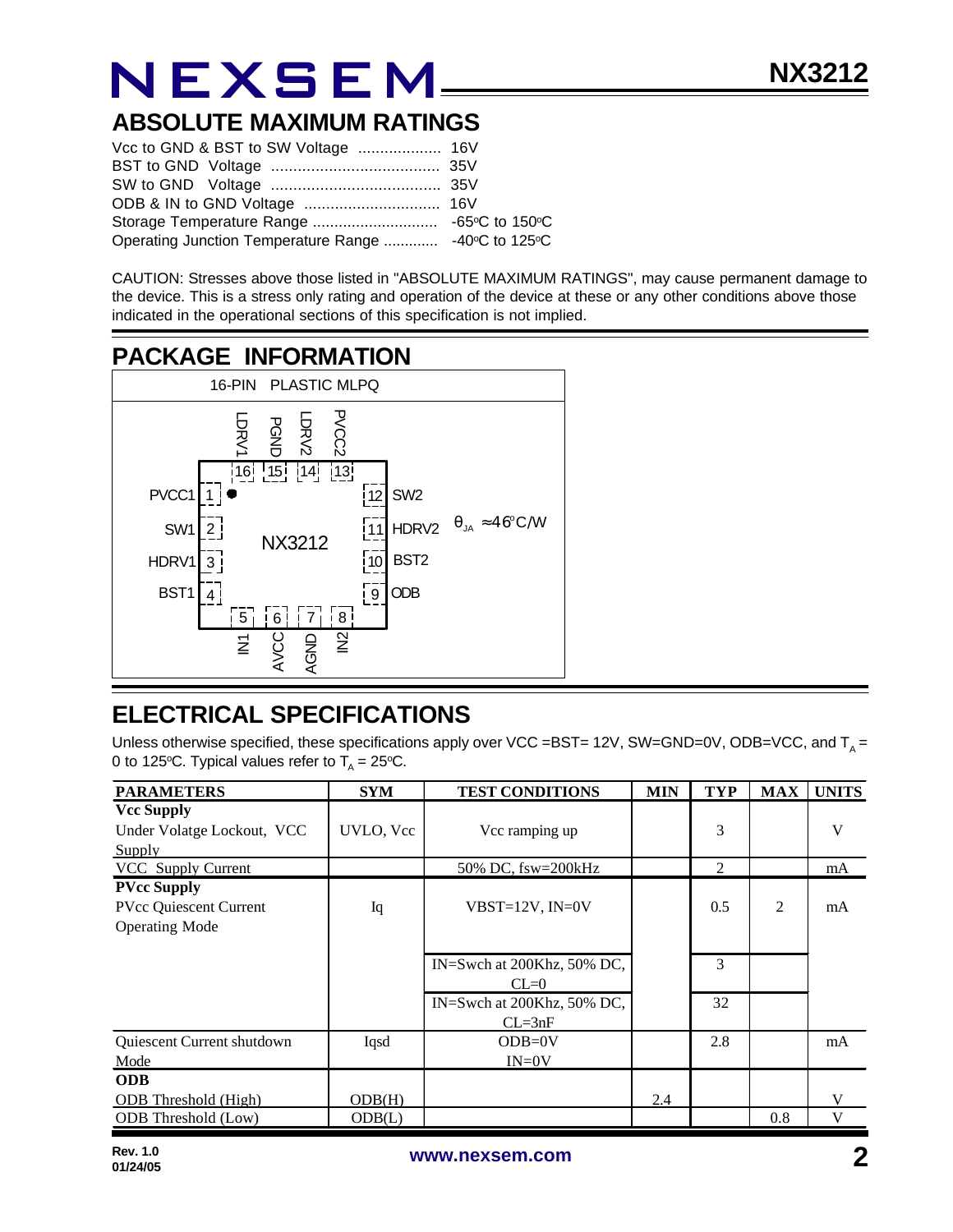# NEXSEM\_\_\_\_\_

| <b>PARAMETERS</b>                     | <b>SYM</b>                     | <b>TEST CONDITIONS</b>                                   | <b>MIN</b> | <b>TYP</b> | <b>MAX</b>     | <b>UNITS</b>              |
|---------------------------------------|--------------------------------|----------------------------------------------------------|------------|------------|----------------|---------------------------|
| <b>ODB</b> Current                    | Ienb                           |                                                          | $-2$       |            | 2              | uA                        |
| Propagation delay time                | Tprop                          |                                                          |            | 15         |                | ns                        |
| $\mathbf{I}$ N                        |                                |                                                          |            |            |                |                           |
| Input voltage High                    | IN(H)                          |                                                          | 2.4        |            |                | $\boldsymbol{\mathrm{V}}$ |
| <b>Input Voltage low</b>              | IN(L)                          |                                                          |            |            | 0.8            | $\overline{\mathbf{V}}$   |
| <b>Input Current</b>                  | $\mathbf{I}_{\text{bias-ODB}}$ |                                                          | $-2$       |            | $\overline{c}$ | uA                        |
| High Side driver(CL=3300pF)           |                                |                                                          |            |            |                |                           |
| Output Impedance, Sourcing<br>Current | $R_{\text{source}}(Hdrv)$      | VBST-VSW=12V                                             |            | 1.7        |                | Ohm                       |
| Output Impedance, Sinking             | $R_{\text{sink}}(Hdrv)$        | $VBST-VSW=12V$                                           |            | 1          |                | Ohm                       |
| Current                               |                                |                                                          |            |            |                |                           |
| <b>Rise Time</b>                      | THDrv(Rise)                    | VBST-VSW=12V                                             |            | 25         |                | ns                        |
| Fall Time                             | THDrv(Fall)                    | VBST-VSW=12V                                             |            | 20         |                | ns                        |
| Deadband Time                         | Tdead(L to $H$ )               | LDRV going Low to HDRV                                   |            | 30         |                | ns                        |
| Propagation Delay                     | Tdelay(H)                      | going HI, 10% to 10%<br>IN going HI to LDRV going<br>Low |            | 10         |                | ns                        |
| Low Side Driver(CL=3300pF)            |                                |                                                          |            |            |                |                           |
| Output Impedance, Sourcing<br>Current | $R_{source}(Ldrv)$             |                                                          |            | 1.7        |                | Ohm                       |
| Output Impedance, Sinking<br>Current  | $R_{source}(Ldrv)$             |                                                          |            | 1          |                | Ohm                       |
| <b>Rise Time</b>                      | TLDrv(Rise)                    | 10% to 90%                                               |            | 40         |                | ns                        |
| Fall Time                             | TLDrv(Fall)                    | 90% to 10%                                               |            | 20         |                | ns                        |
| Deadband Time                         | Tdead(H to L)                  | SW going Low to LDRV going<br>HI, 10% to 10%             |            | 30         |                | ns                        |
| Propagation Delay                     | Tdelay(L)                      | IN going Low to LDRV going<br>HI                         |            | 65         |                | ns                        |